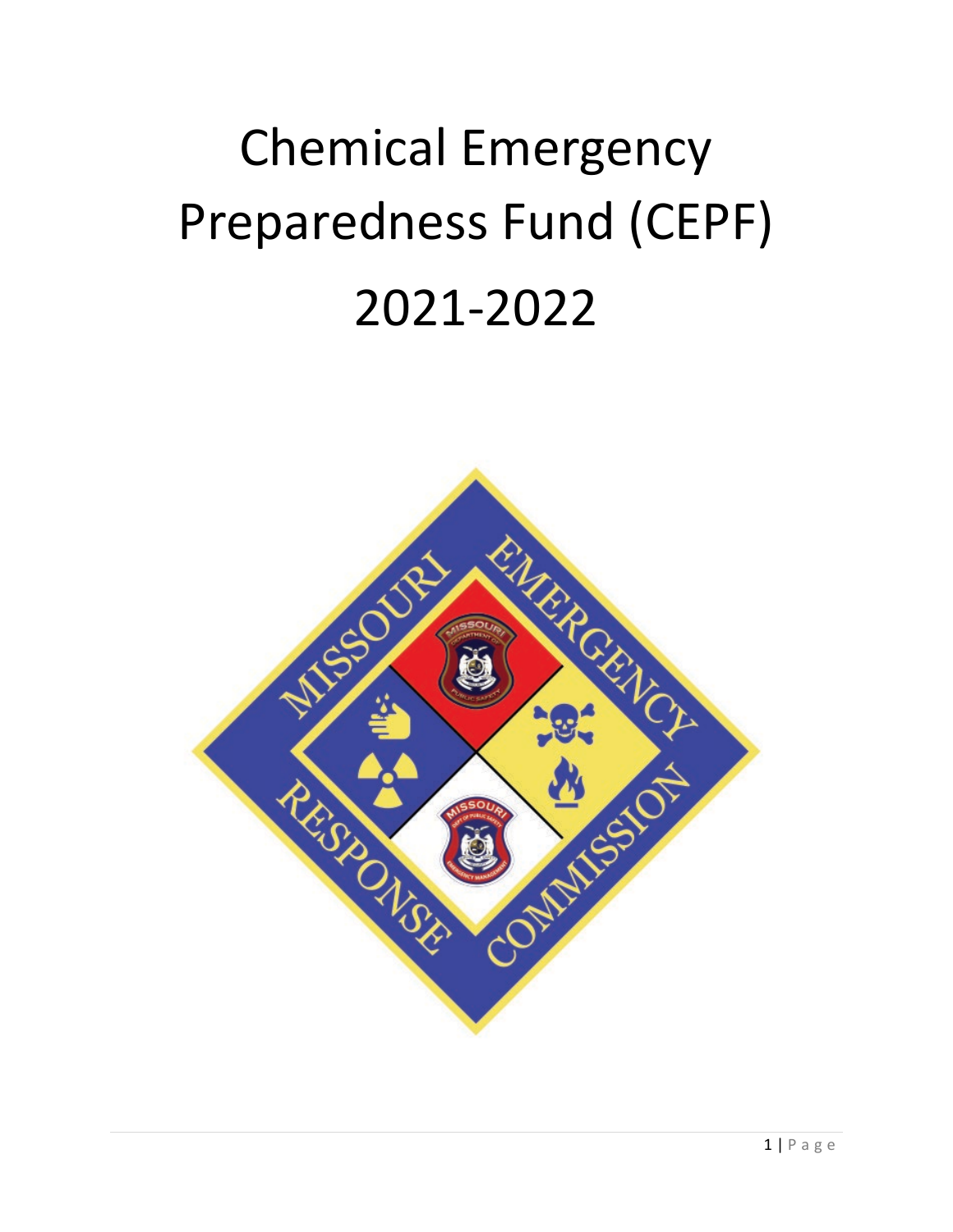## 2021-2022

These funds are made available under the Missouri Emergency Planning and Community Right-to-Know Act. In addition, this packet includes a copy of the 2021-2022 CEPF Application.

LEPC/D: \_\_\_\_\_\_\_\_\_\_\_\_\_\_\_\_\_\_\_\_\_\_\_\_\_

Approximate CEPF funding for next year: (Based on last year's Tier Two fees collected)

### **Due August 31, 2022**

**MISSOURI EMERGENCY RESPONSE COMMISSION (MERC)**

### **ATTN: SARA ALLEN**

### **PO Box 3133, 2302 Militia Dr.**

### **Jefferson City, MO 65102**

**Email:** [sara.allen@sema.dps.mo.gov](mailto:sara.allen@sema.dps.mo.gov)

**Applications Received After August 31, 2022 Will Not Be Processed Call for assistance: 573-536-9112**

#### Required Documentation

- CEPF Checklist
- CEPF Application
- County Treasurer's Report and or Bank Statements
- Meeting Minutes
- Annual Exercise Documentation and AAR
- Hazardous Material Plan
- Public Notices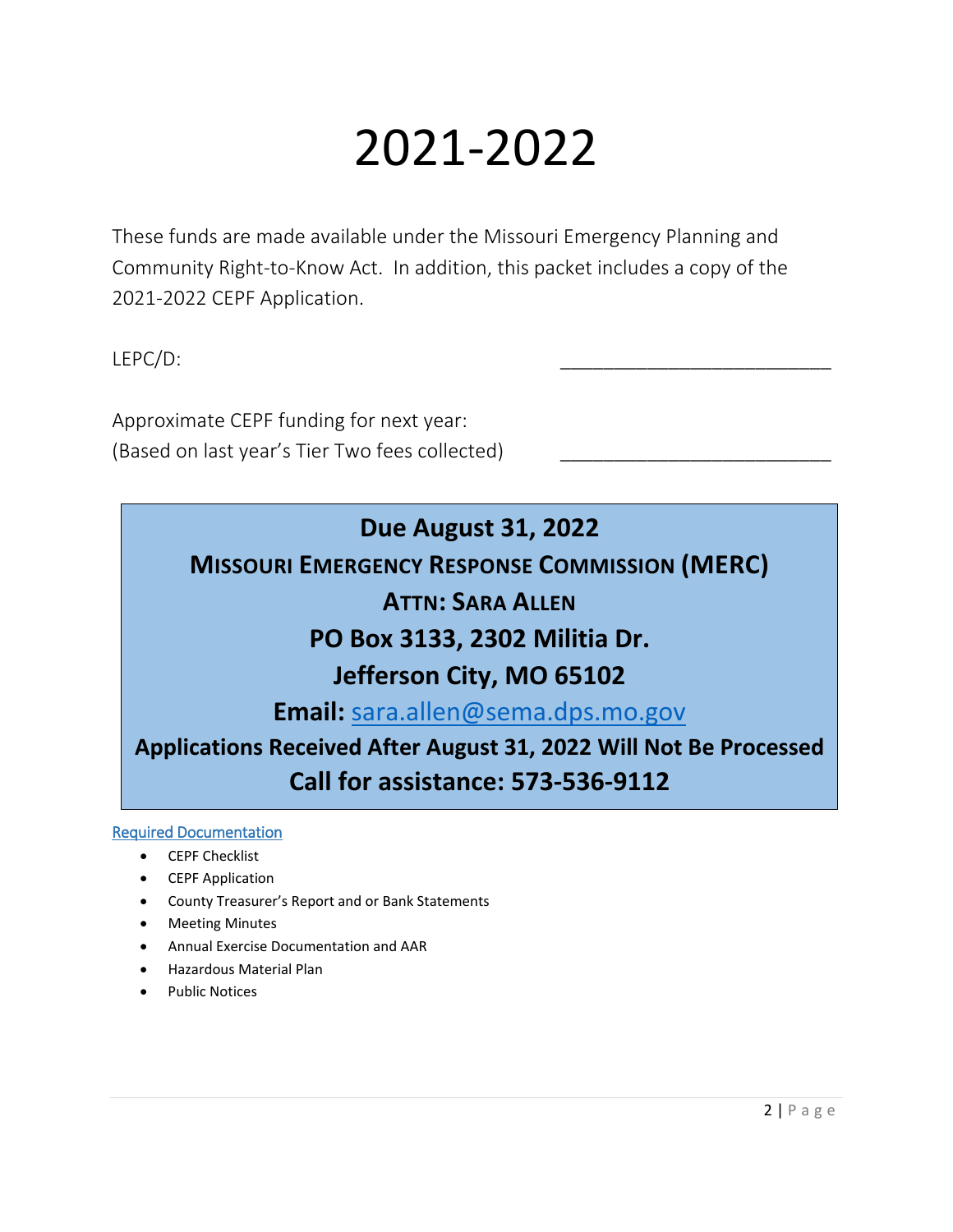### 2021-2022 CEPF Application

### LEPC County/LEPD\_\_\_\_\_\_\_\_\_\_\_\_\_\_\_\_\_\_\_\_\_\_

### CEPF Checklist

The various sections of the CEPF Application are outlined and summarized below. If you have additional questions about any portion of this package, please contact the LEPC/Planning Coordinator.

| <b>PAGE</b>    | V<br><b>SECTION &amp; DESCRIPTION</b>                                                               |
|----------------|-----------------------------------------------------------------------------------------------------|
| 4              | <b>Cover Sheet</b>                                                                                  |
|                | Ensure that all applicable signatures are present and that the form is filled out entirely.         |
| 6              | <b>LEPC/D Contact Information</b>                                                                   |
|                | Primary points of contact (all officer positions must be filled)                                    |
| $\overline{7}$ | <b>Proposed Budget</b>                                                                              |
|                | Anticipated expenses for the coming year; outlines funds necessary to meet goals                    |
|                | <b>Financial Report</b>                                                                             |
| 8              | Documents income and expenses from the previous fiscal year. All receipts, contracts, and/or        |
|                | supporting documentation MUST be included and should be clearly labeled with the expense            |
|                | category used for calculations (e.g., "Admin," "Travel," etc.).                                     |
| $9 - 10$       | <b>Appendix A - Membership List</b>                                                                 |
|                | Appendix A is provided as an example format                                                         |
|                | Appendix B - Inventory Log (If applicable)                                                          |
| 11             | List all non-disposable inventory purchased with LEPC funds, including items surplused during the   |
|                | reporting period                                                                                    |
| 12             | Appendix C - Travel Log (If applicable)                                                             |
|                | Documents LEPC travel expenses (mileage, meals, registration, and lodging)                          |
|                | Appendix D - Proposed Equipment Purchases (If applicable)                                           |
| 13             | Provides intended LEPC purchases along with a justification & application to training, exercises    |
|                | and/or planning                                                                                     |
|                | <b>Annual Exercise</b>                                                                              |
|                | Copy of completed exercise with supporting documentation and AAR                                    |
|                | <b>Hazmat Plan</b>                                                                                  |
|                | Copy of annually reviewed and approved LEPC/D Hazardous Materials Plan                              |
|                | <b>Public Notice</b>                                                                                |
|                | All public notices from the previous fiscal year (LEPC/D meetings, Right to Know, etc.)             |
|                | <b>Treasurer's Report and/or Bank Statements</b>                                                    |
|                | Copy of the county/county's treasurer's report to include: beginning balance of fiscal year, ending |
|                | balance of fiscal year and all transactions (debits and credits). If a separate checking account is |
|                | used by the LEPC/D, all bank statements for the fiscal year must be provided in addition to a       |
|                | current copy of the account's signature card                                                        |
|                | <b>Meeting Minutes</b>                                                                              |
|                | All LEPC/D meeting minutes from the previous fiscal year and the meeting minutes approving the      |
|                | submission of this application                                                                      |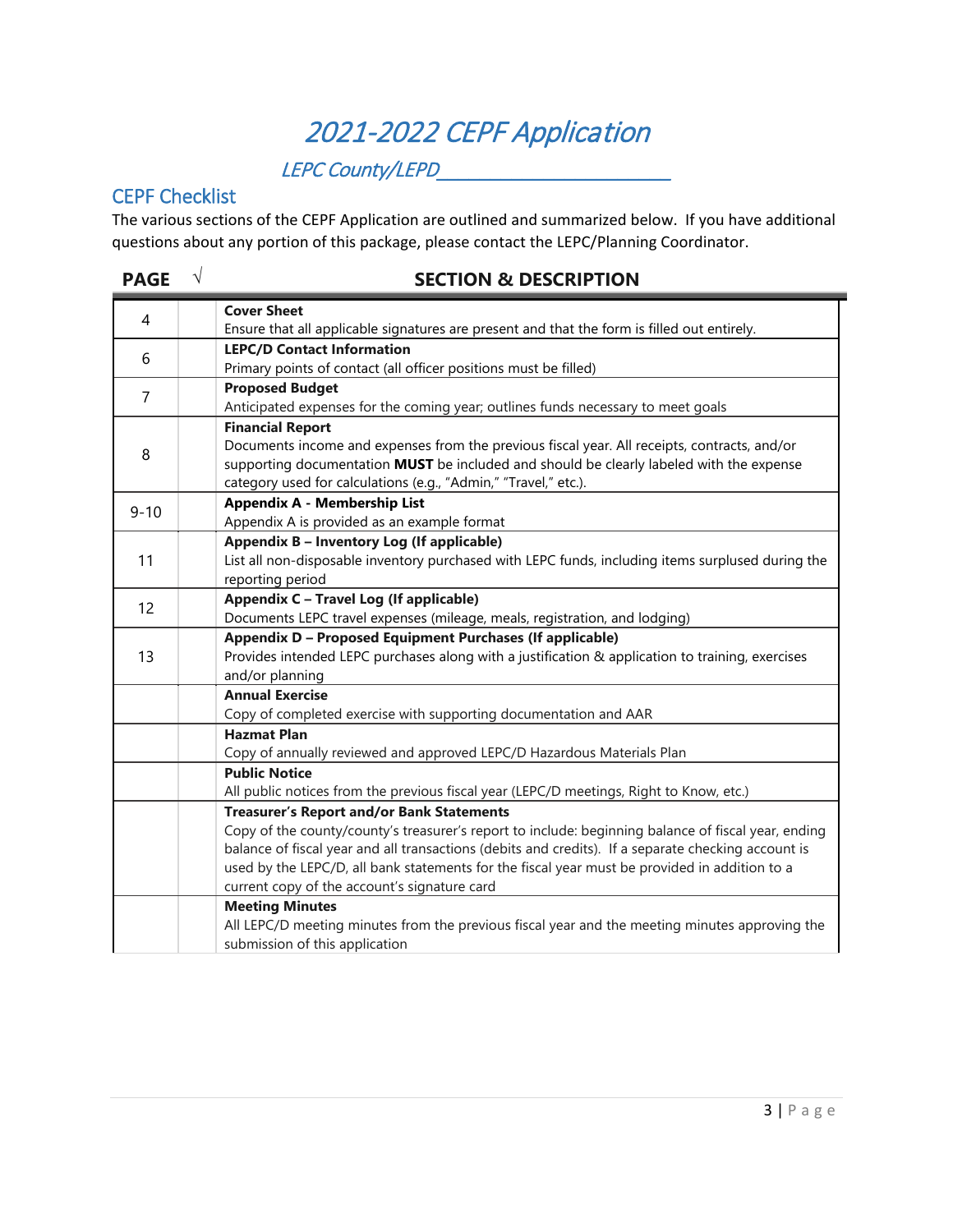#### Cover Sheet Official Signature Page for 2021-2022 Application

Submittal Date:

| LEPC/D Name:                    |  |
|---------------------------------|--|
| County Name(s):                 |  |
| <b>CEPF Certification Year:</b> |  |
| Primary Contact Name:           |  |
| Primary Phone Number:           |  |

Statement of certification that the application is true and correct to the best of our knowledge, that the county and LEPC/D intends to maintain/pursue compliance with applicable regulations, and agree to spend the CEPF money consistent with applicable laws.

LEPC Chair Name (Typed) LEPC Chair Signature

| County | <b>County Treasurer Printed Name</b> | <b>County Treasurer Signature</b> |
|--------|--------------------------------------|-----------------------------------|
|        |                                      |                                   |
|        |                                      |                                   |
|        |                                      |                                   |
|        |                                      |                                   |
|        |                                      |                                   |
|        |                                      |                                   |
|        |                                      |                                   |

*\*The above signature represents that the county has provided the LEPC/D requested documentation to complete this application. The signature does not represent the county approving the application.* 

| Are any funds from this Packet being used as a match for any federal Grant? Yes No $\sqrt{ }$ |  |  |  |
|-----------------------------------------------------------------------------------------------|--|--|--|
| If yes please name the Grant                                                                  |  |  |  |

### Payments will be sent from Missouri Emergency Response Commission to the County Government [RSMO Sec 292.604.1(b)]. Your LEPC will receive a concurrent letter advising them of the amount.

| <b>MERC Use Only</b>                 |  |                    |      |  |  |  |
|--------------------------------------|--|--------------------|------|--|--|--|
| Payment Request Date:                |  | Payment for Years: |      |  |  |  |
| Payment Date:                        |  | Payment Amount:    |      |  |  |  |
| Check/Transaction Number:            |  |                    |      |  |  |  |
| Signature<br>MERC Executive Director |  |                    | Date |  |  |  |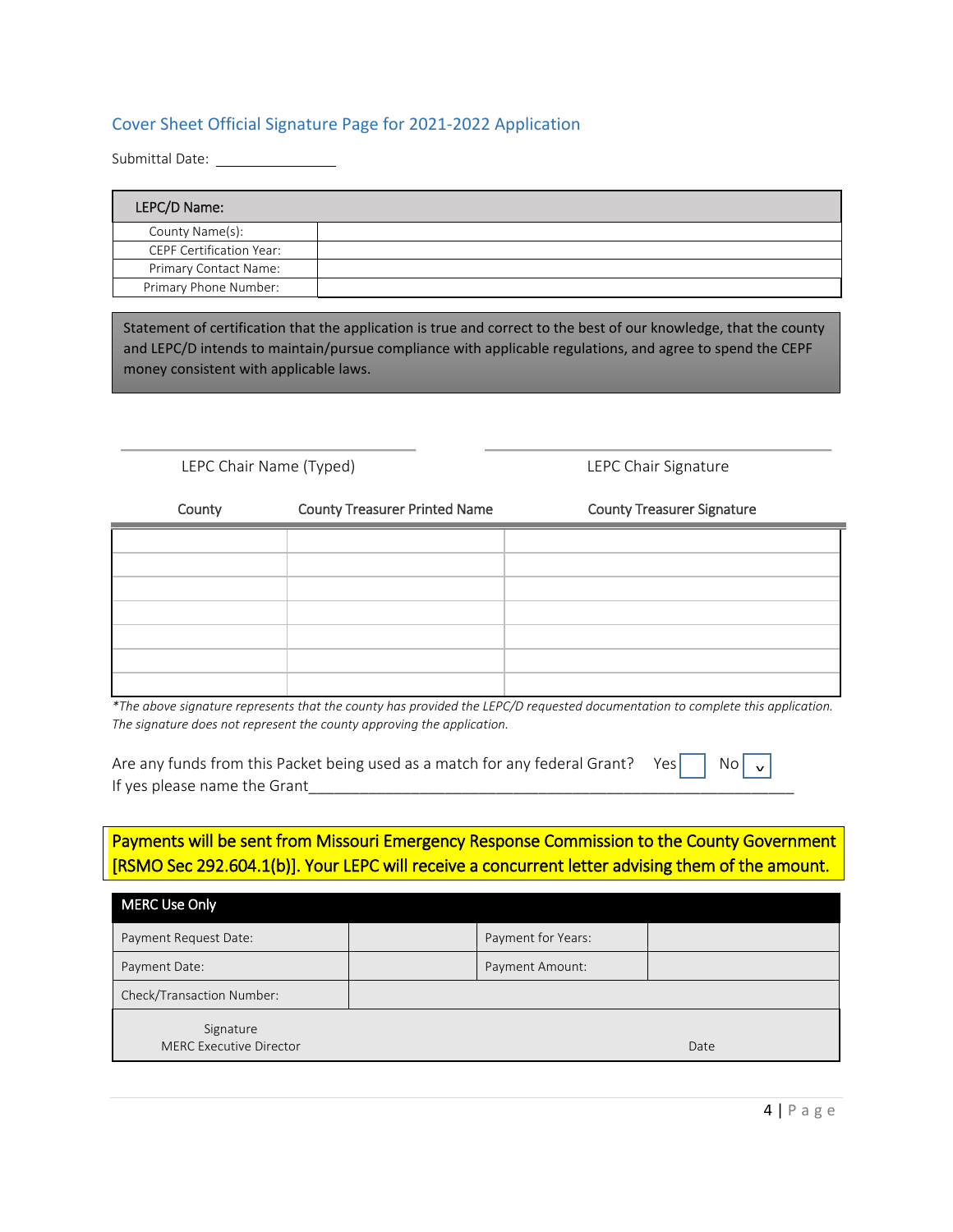### LEPC/D Contact Information

| LEPC/D<br>Name:                                           |           |     |                       |           |     |
|-----------------------------------------------------------|-----------|-----|-----------------------|-----------|-----|
| <b>LEPC Mailing Address</b><br><b>LEPC Street Address</b> |           |     |                       |           |     |
| Mailing Address Line 1                                    |           |     | Street Address Line 1 |           |     |
| City                                                      | <b>MO</b> | Zip | City                  | <b>MO</b> | Zip |

|       | <b>LEPC Coordinator</b> | <b>LEPC Chairperson</b> |
|-------|-------------------------|-------------------------|
| Name  |                         | <b>Name</b>             |
| Email |                         | Email                   |
| Phone |                         | Phone                   |
|       |                         |                         |

|       | <b>LEPC Vice Chairperson</b> | <b>Secretary</b> |
|-------|------------------------------|------------------|
| Name  |                              | Name             |
| Email |                              | Email            |
| Phone |                              | Phone            |

| Name  | Name  |
|-------|-------|
| Email | Email |
| Phone | Phone |

| <b>Hazmat Exercise</b>                                            |                             |                                     |  |  |  |
|-------------------------------------------------------------------|-----------------------------|-------------------------------------|--|--|--|
| <b>MERC Proposal Approval</b>                                     |                             | <b>Exercise</b>                     |  |  |  |
| Date:                                                             |                             | Date:                               |  |  |  |
| Scenario:                                                         |                             |                                     |  |  |  |
| <b>Exercise</b>                                                   |                             |                                     |  |  |  |
| Type:                                                             |                             |                                     |  |  |  |
| <b>Next Exercise Date:</b>                                        |                             | <b>Exercise Documentation &amp;</b> |  |  |  |
|                                                                   | <b>AAR Attached: Yes/No</b> |                                     |  |  |  |
| <b>Hazmat Plan</b>                                                |                             |                                     |  |  |  |
| <b>Last LEPC Review/Approval</b><br><b>Last MERC Review Date:</b> |                             |                                     |  |  |  |
| Date:                                                             |                             |                                     |  |  |  |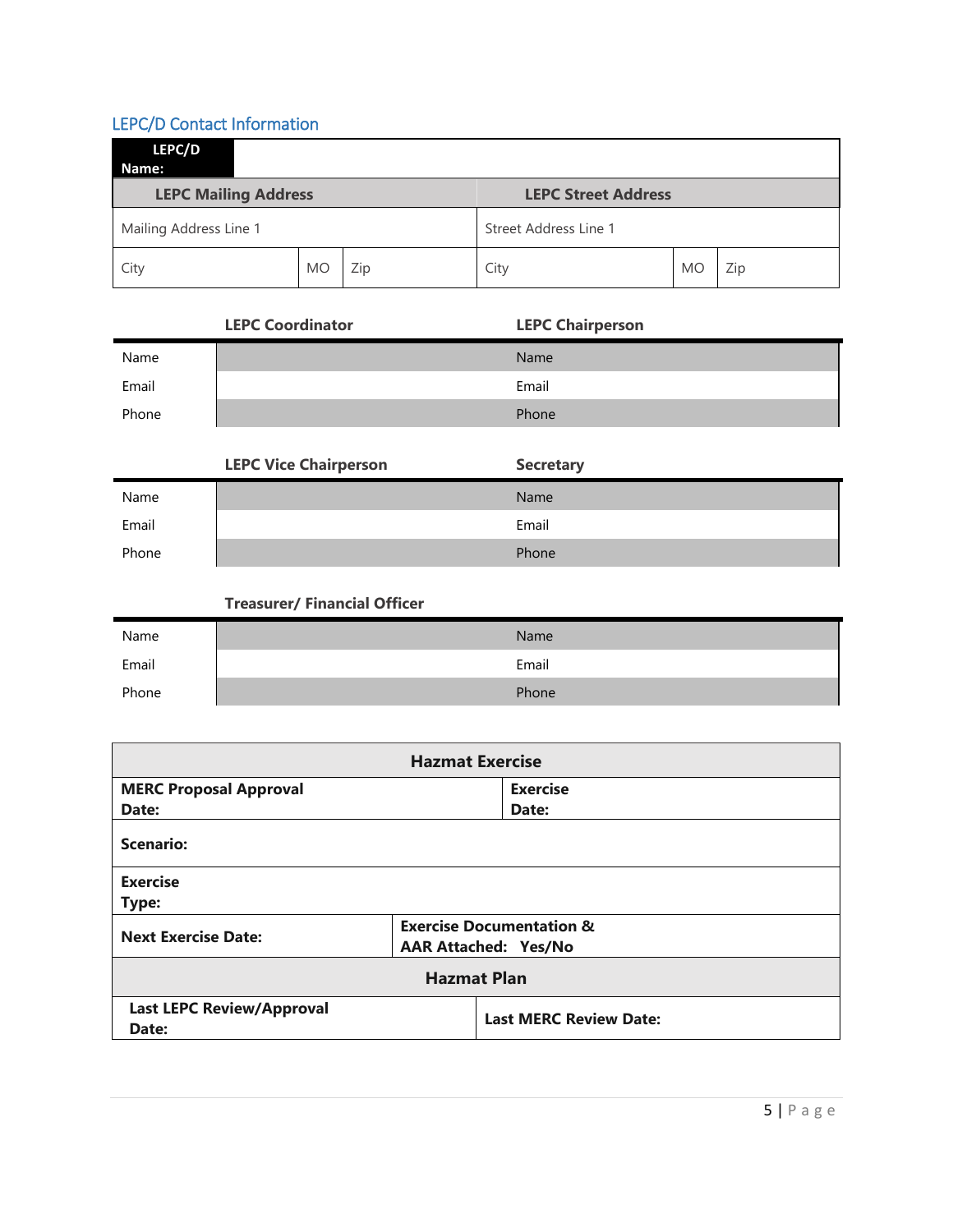### 2022-2023 Proposed Budget

The budget should reflect all expenses **planned** for the next fiscal year.

| <b>Budget Year Start Date</b>          | 07/01/2022                                           | <b>Budget Year End Date</b> | 06/30/2023 |
|----------------------------------------|------------------------------------------------------|-----------------------------|------------|
| <b>Beginning Balance</b>               |                                                      |                             |            |
| <b>Estimated Income</b>                |                                                      |                             |            |
| years is acceptable)                   | CEPF (This is only an estimation, using the previous |                             |            |
| Other (i.e.,; interest, donations)     |                                                      |                             |            |
| <b>Total Estimated Funds Available</b> |                                                      |                             |            |

| <b>Expense Category</b>                   | <b>Cost share amount</b> | <b>LEPC</b> expense |
|-------------------------------------------|--------------------------|---------------------|
| <b>Administrative</b>                     |                          | <b>Total</b>        |
| Contract Labor (NO full-time employees)   |                          |                     |
| *Attach copy of contract                  |                          |                     |
| Postage                                   |                          |                     |
| Printing                                  |                          |                     |
| Phone/Fax/Internet                        |                          |                     |
| Office Supplies and Equipment             |                          |                     |
| Computer/Electronic Equipment             |                          |                     |
| <b>Public Notice</b>                      |                          |                     |
| LEPC meetings (publications, meals, etc.) |                          |                     |
| Other                                     |                          |                     |
| <b>Projects</b>                           |                          | <b>Total</b>        |
| <b>Hazmat Plan Distribution</b>           |                          |                     |
| <b>Hazard Communication</b>               |                          |                     |
| Facility Review and ID                    |                          |                     |
| Hazmat Flow Study                         |                          |                     |
| Other                                     |                          |                     |
| <b>Training &amp; Exercise</b>            |                          | <b>Total</b>        |
| Course and Instructor Fees                |                          |                     |
| <b>Materials and Supplies</b>             |                          |                     |
| Equipment (See Appendix D)                |                          |                     |
| Other                                     |                          |                     |
| <b>Travel</b>                             |                          | <b>Total</b>        |
| Mileage, Meals, Registration and Lodging  |                          |                     |
| Other                                     |                          | <b>Total</b>        |
| (Specify)                                 |                          |                     |
| <b>Total Estimated Expenses</b>           |                          |                     |
| <b>End Balance (Unallocated Funds)</b>    |                          |                     |

LEPC Chair Signature **Date** 

### 2021-2022 LEPC/D Financial Report (This is for actual expenses in your previous fiscal year)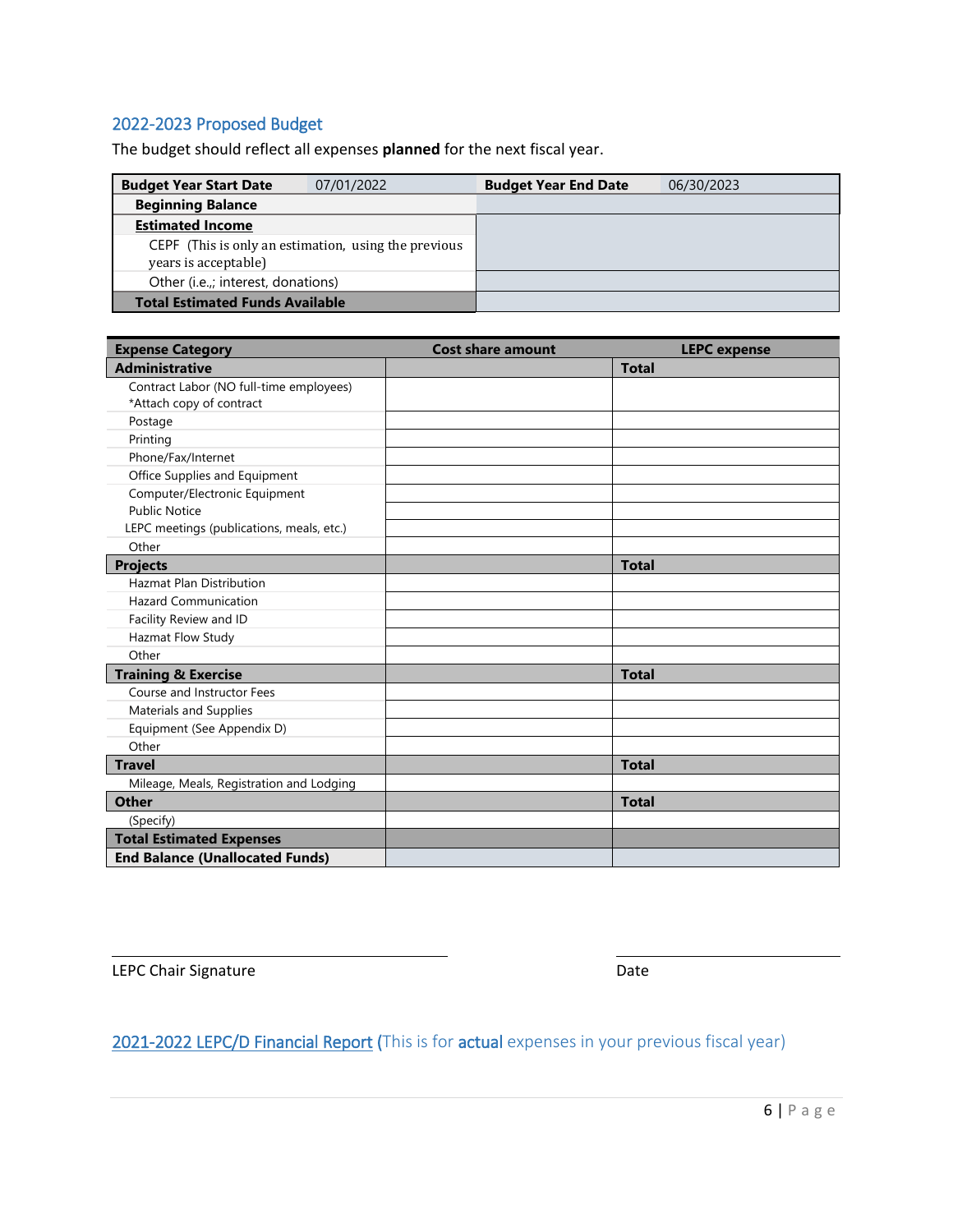**Ensure that all receipts, contracts, and other documentation are attached, labeled with the appropriate category and check number.**

| <b>Reporting Year Start Date</b> | <b>Reporting Year End Date</b> | 06/30/2022 |
|----------------------------------|--------------------------------|------------|
| <b>Beginning Balance</b>         |                                |            |
| <b>Actual Income</b>             |                                |            |
| <b>CEPF</b>                      |                                |            |
| Other                            |                                |            |
| <b>Total Funds Available</b>     |                                |            |

| <b>Expense Category</b>                    | <b>Cost-Share Amount</b> | <b>LEPC Amount</b> |
|--------------------------------------------|--------------------------|--------------------|
| <b>Administrative</b>                      |                          | <b>Total:</b>      |
| Personnel (NO full-time employees) *Attach |                          |                    |
| copy of contract                           |                          |                    |
| Postage                                    |                          |                    |
| Printing                                   |                          |                    |
| Phone/Fax/Internet                         |                          |                    |
| Office Supplies and Equipment              |                          |                    |
| Computer/Electronic Equipment              |                          |                    |
| <b>Public Notice</b>                       |                          |                    |
| LEPC Meetings (publication, meals, etc.)   |                          |                    |
| Other                                      |                          |                    |
| <b>Projects</b>                            |                          | <b>Total:</b>      |
| <b>Hazmat Plan Distribution</b>            |                          |                    |
| <b>Hazard Communication</b>                |                          |                    |
| Facility Review and ID                     |                          |                    |
| Hazmat Flow Study                          |                          |                    |
| Other                                      |                          |                    |
| <b>Training &amp; Exercise</b>             |                          | <b>Total:</b>      |
| Course and Instructor Fees                 |                          |                    |
| <b>Materials and Supplies</b>              |                          |                    |
| Equipment (See Appendix B)                 |                          |                    |
| Other                                      |                          |                    |
| <b>Travel</b>                              |                          | <b>Total:</b>      |
| Mileage, Meals, Registration and Lodging   |                          |                    |
| <b>Other</b>                               |                          | Total:             |
| (Specify)                                  |                          |                    |
| <b>Total Expenses</b>                      |                          | <b>Total:</b>      |
| <b>End Balance</b>                         |                          | Total:             |

LEPC Chair Signature Date

### APPENDIX A - LEPC/D Membership List

This page can be used as a guide for those LEPC/Ds that already have digital member lists and as a tool for the LEPC/Ds without digital member lists. If you already have a membership list, you may provide that as long as it has been signed by the LEPC Chair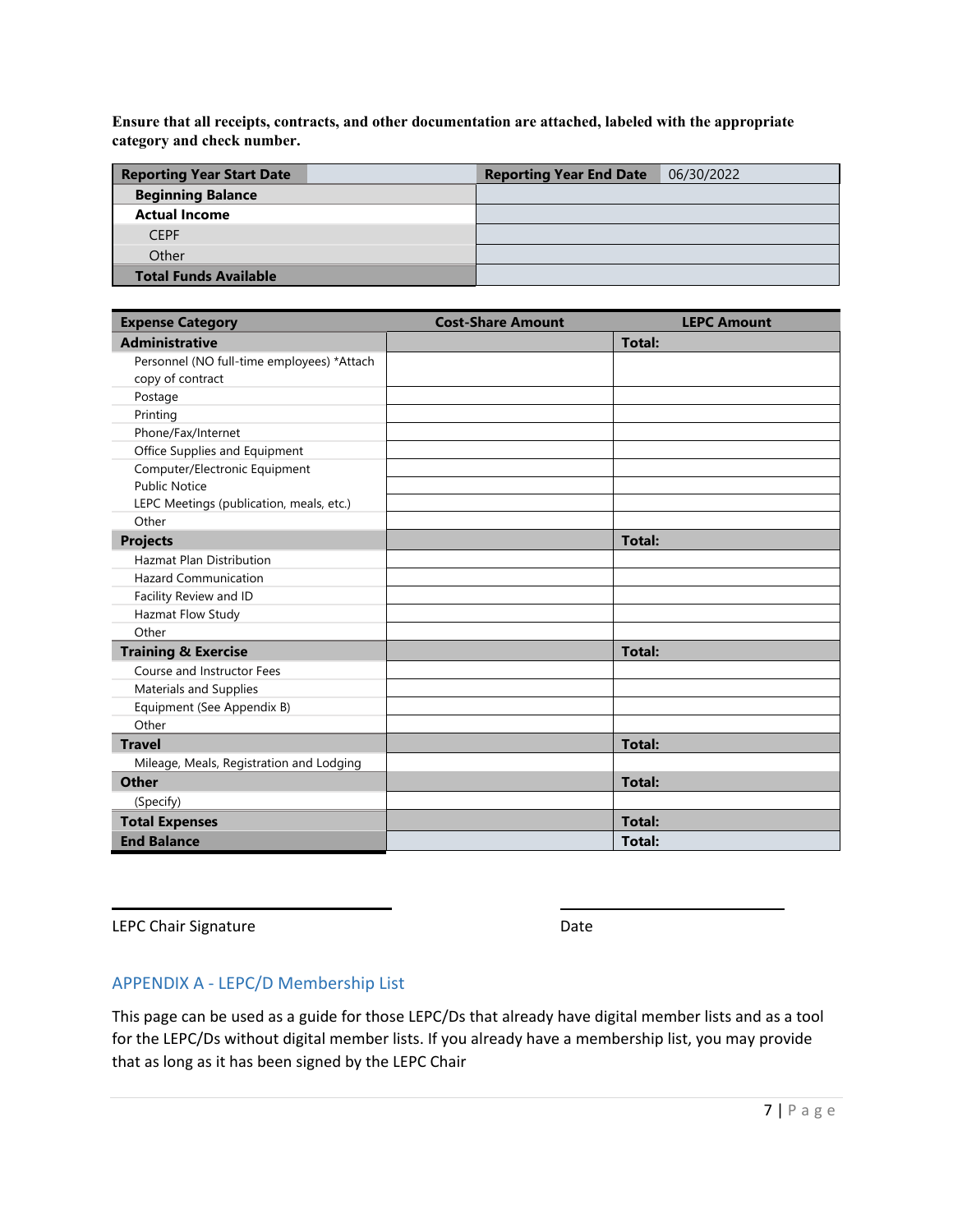Printed Name Signature

|             | <b>Elected State/Local Official</b> | <b>Emergency Management</b> |
|-------------|-------------------------------------|-----------------------------|
| Name        |                                     | Name                        |
| Affiliation |                                     | Affiliation                 |
| Email       |                                     | Email                       |
| Phone       |                                     | Phone                       |
|             |                                     |                             |
|             | <b>Fire Department</b>              | <b>Law Enforcement</b>      |
| Name        |                                     | Name                        |
| Affiliation |                                     | Affiliation                 |
| Email       |                                     | Email                       |
| Phone       |                                     | Phone                       |
|             |                                     |                             |
|             | <b>EMS</b>                          | <b>Hospital</b>             |
| Name        |                                     | Name                        |
| Affiliation |                                     | Affiliation                 |
| Email       |                                     | Email                       |
| Phone       |                                     | Phone                       |
|             |                                     |                             |
|             | <b>Health</b>                       | <b>Media</b>                |
| Name        |                                     | Name                        |
| Affiliation |                                     | Affiliation                 |
| Email       |                                     | Email                       |
| Phone       |                                     | Phone                       |

### APPENDIX A - LEPC/Ds Membership List (cont.)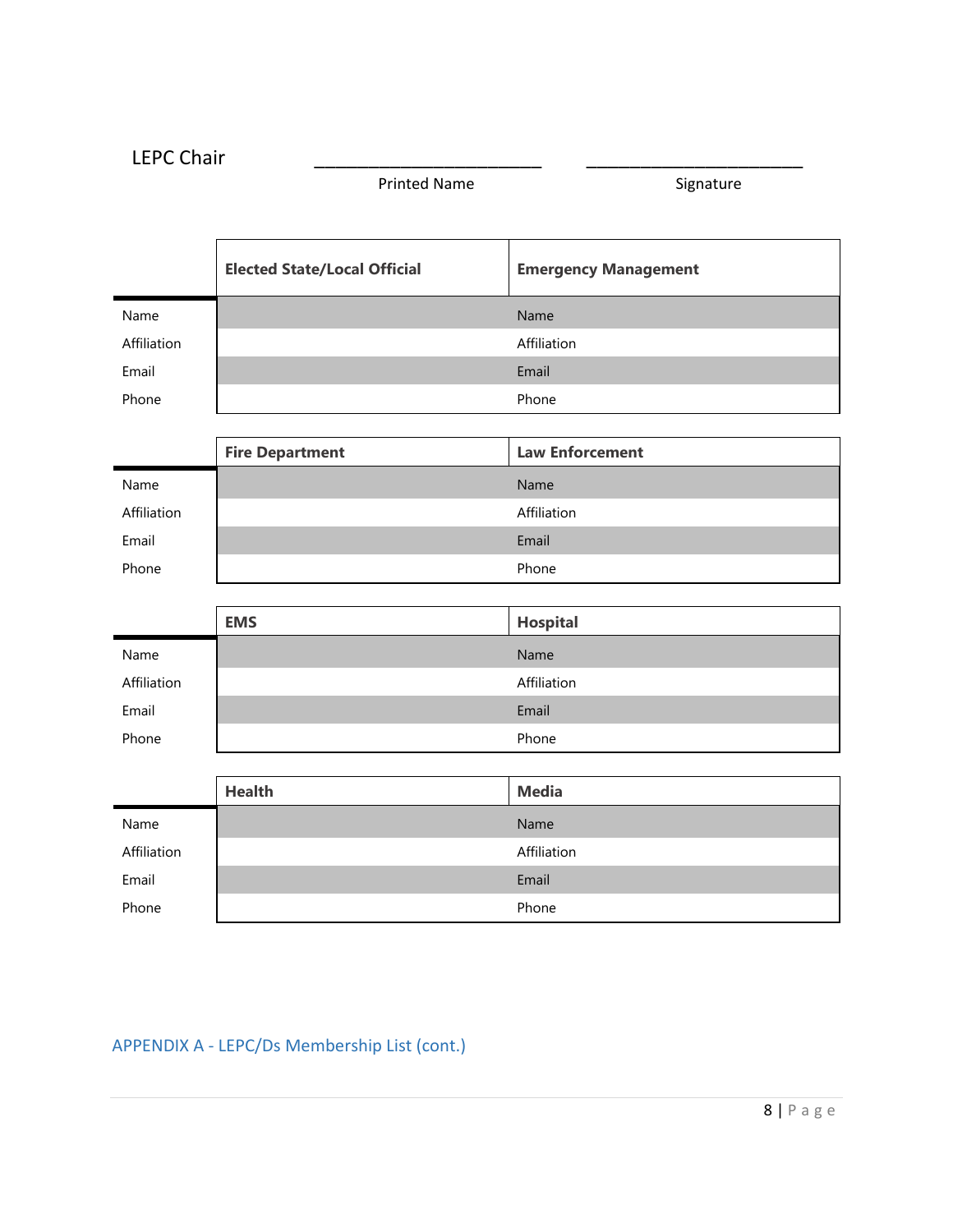|             | <b>Environmental</b>    | <b>Transportation</b> |
|-------------|-------------------------|-----------------------|
| Name        |                         | Name                  |
| Affiliation |                         | Affiliation           |
| Email       |                         | Email                 |
| Phone       |                         | Phone                 |
|             | <b>Industry</b>         | <b>General Public</b> |
| Name        |                         | Name                  |
| Affiliation |                         | Affiliation           |
| Email       |                         | Email                 |
| Phone       |                         | Phone                 |
|             |                         |                       |
|             | <b>Community groups</b> |                       |
| Name        |                         | Name                  |
| Affiliation |                         | Affiliation           |
| Email       |                         | Email                 |
| Phone       |                         | Phone                 |
|             |                         |                       |
|             |                         |                       |
| Name        |                         | Name                  |
| Affiliation |                         | Affiliation           |
| Email       |                         | Email                 |
| Phone       |                         | Phone                 |
|             |                         |                       |
|             |                         |                       |
| Name        |                         | Name                  |
| Affiliation |                         | Affiliation           |
| Email       |                         | Email                 |
| Phone       |                         | Phone                 |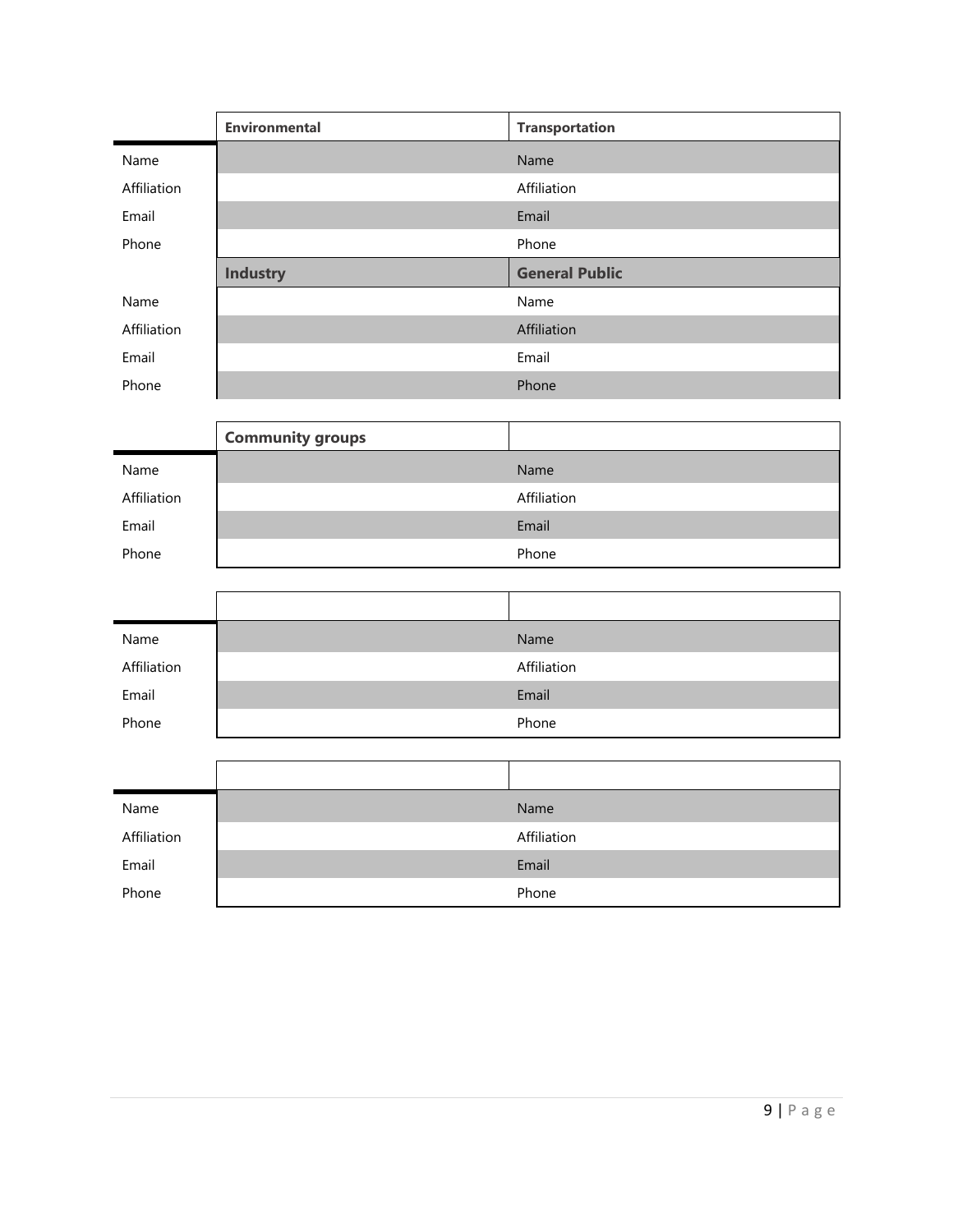#### APPENDIX B – Inventory Log

Check the appropriate box below:

 $\Box$  The LEPC/D does not own equipment purchased with CEPF or HMEP funds (STOP HERE)

☐ The LEPC/D owns non-disposable, non-consumable equipment purchased with CEPF or HMEP funds (COMPLETE THIS FORM)

☐ During this reporting year, the LEPC/D surpluses non-disposable, non-consumable equipment purchased with CEPF or HMEP funds (COMPLETE THIS FORM)

| Item | <b>Brand</b> | <b>Model</b> | Serial # | Location | <b>In-Service</b><br><b>Date</b> | Surplus<br>Date |
|------|--------------|--------------|----------|----------|----------------------------------|-----------------|
|      |              |              |          |          |                                  |                 |
|      |              |              |          |          |                                  |                 |
|      |              |              |          |          |                                  |                 |
|      |              |              |          |          |                                  |                 |
|      |              |              |          |          |                                  |                 |
|      |              |              |          |          |                                  |                 |
|      |              |              |          |          |                                  |                 |
|      |              |              |          |          |                                  |                 |
|      |              |              |          |          |                                  |                 |
|      |              |              |          |          |                                  |                 |
|      |              |              |          |          |                                  |                 |
|      |              |              |          |          |                                  |                 |
|      |              |              |          |          |                                  |                 |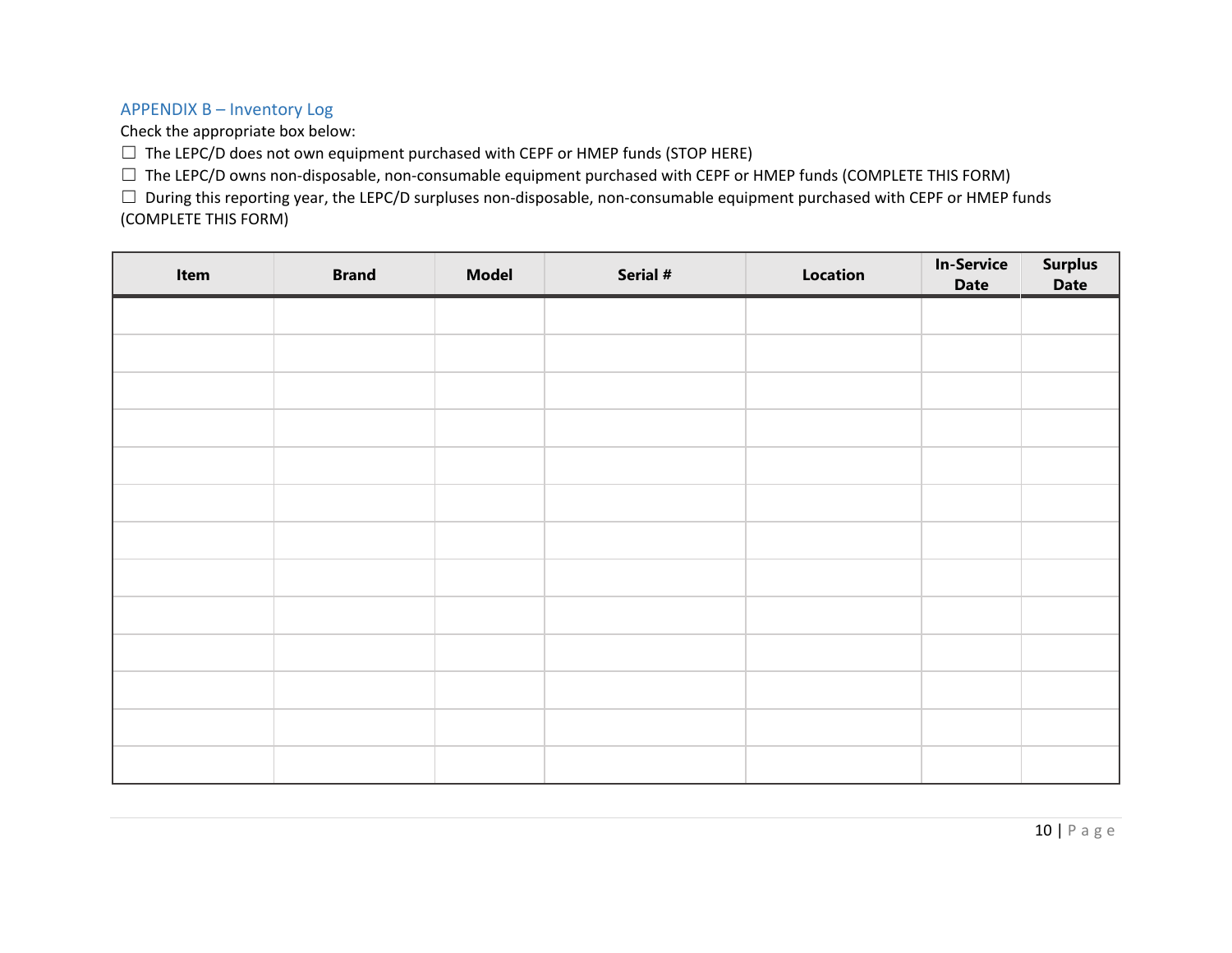### APPENDIX C - 2021 Travel Log

Check the appropriate box below:

☐ No travel expenses were incurred; or travel expenses were incurred but not claimed (STOP HERE)

☐ Travel expenses were incurred and claimed (COMPLETE THIS FORM)

\*Must use the State Mileage Reimbursement Rate

| <b>Traveler</b> | Date(s) | <b>Destination &amp; Purpose</b> | <b>Miles</b> | <b>Meals</b> | Lodging | Registration   LEPC Share |  |
|-----------------|---------|----------------------------------|--------------|--------------|---------|---------------------------|--|
|                 |         |                                  |              |              |         |                           |  |
|                 |         |                                  |              |              |         |                           |  |
|                 |         |                                  |              |              |         |                           |  |
|                 |         |                                  |              |              |         |                           |  |
|                 |         |                                  |              |              |         |                           |  |
|                 |         |                                  |              |              |         |                           |  |
|                 |         |                                  |              |              |         |                           |  |
|                 |         |                                  |              |              |         |                           |  |
|                 |         |                                  |              |              |         |                           |  |
|                 |         |                                  |              |              |         |                           |  |
|                 |         |                                  |              |              |         |                           |  |
|                 |         |                                  |              |              |         |                           |  |
|                 |         |                                  |              |              |         |                           |  |
|                 |         | <b>Travel Totals</b>             |              |              |         |                           |  |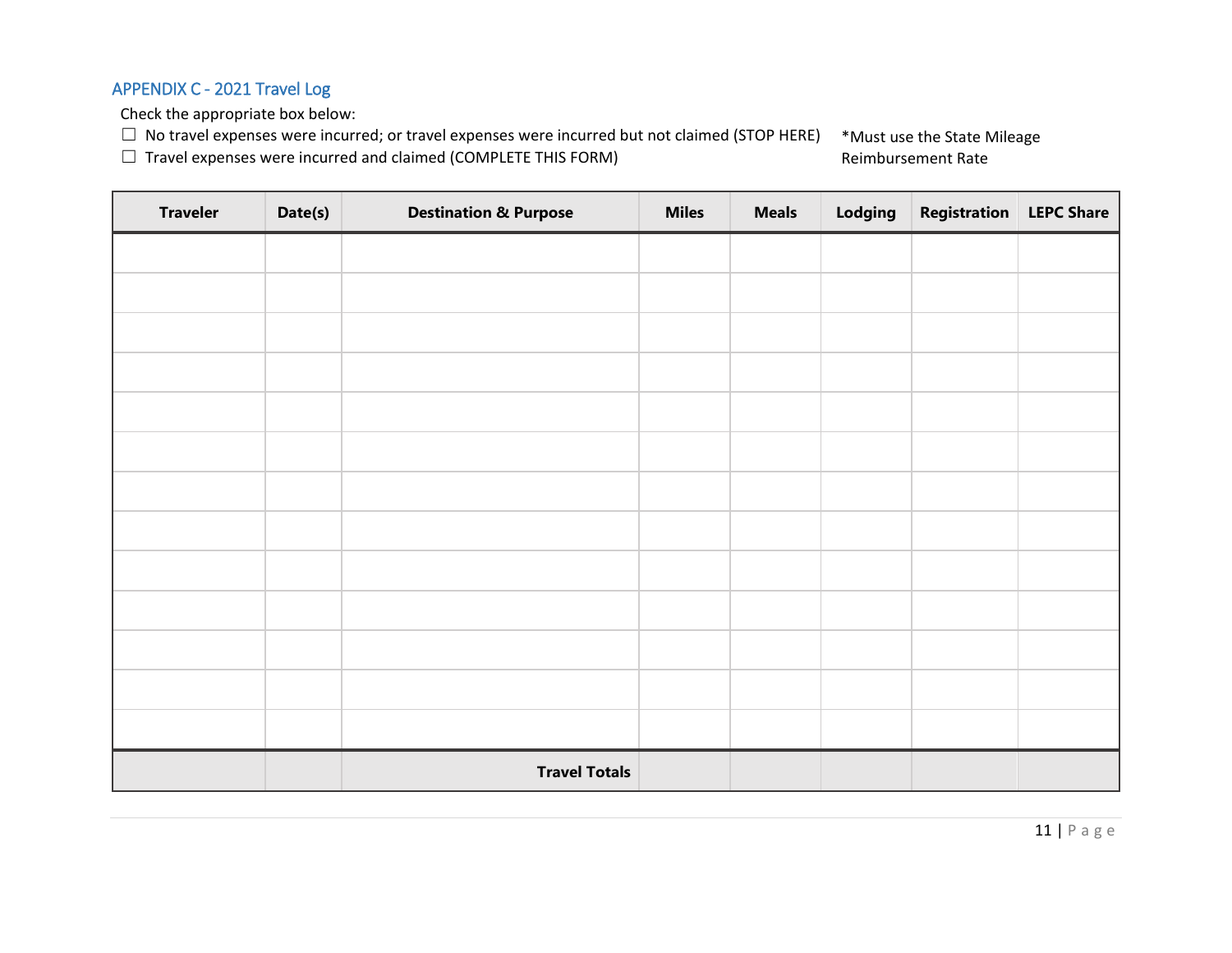| <b>Equipment Description</b> | Purpose / justification / application to training, exercises and/or planning | <b>LEPC Share</b><br>(If Applicable) |
|------------------------------|------------------------------------------------------------------------------|--------------------------------------|
|                              |                                                                              |                                      |
|                              |                                                                              |                                      |
|                              |                                                                              |                                      |
|                              |                                                                              |                                      |
|                              |                                                                              |                                      |
|                              |                                                                              |                                      |
|                              |                                                                              |                                      |
|                              |                                                                              |                                      |
|                              |                                                                              |                                      |

### APPENDIX D - Proposed Equipment Purchases (Reference to 2022-2023 Proposed Budget)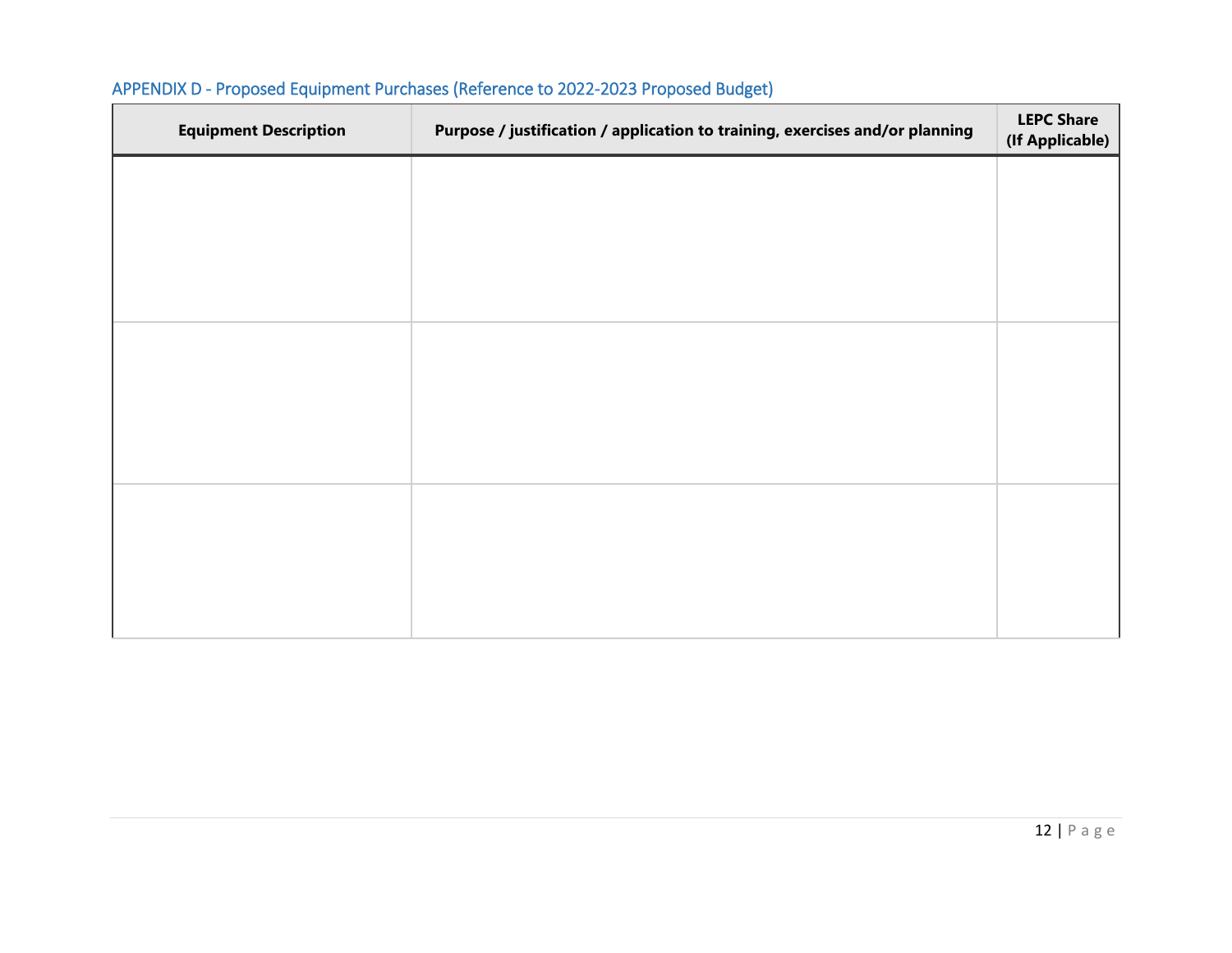### Directions and Information

- 1. Due Date: The CEPF application will be due August 31, 2022. Any application received after the August 31, 2022 due date will not be processed and a letter and email will be sent explaining that the application was not received by the required date and will not be reviewed or processed.
- 2. Due Date Reminder: A due date reminder email will be sent out June 1, 2022.
- 3. CEPF Checklist (Page 3): All items on the checklist must be included with the application unless the item(s) is/are already on file with the MERC.
- 4. Cover Sheet Official Signature Page for 2021-2022 Application (Page 4): LEPC/D Chairman must sign, County Treasurer must sign stating the financial reports have been provided to the LEPC/D.
- 5. LEPC/D Contact Information (Page 5): All officer positions must be completed and Coordinator (if applicable).
- 6. 2022-2023 Proposed Budget (Page 6): All sections and categories must be completed. The application follows the state fiscal year (July-June). The LEPC/D's proposed budget must follow this same fiscal year. The dates are pre-filled with the correct dates, the dates cannot be altered.
- 7. 2021-2022 LEPC/D Financial List (Page 7): All LEPC/D expenses must be included in the Financial Report. All receipts and invoices must be attached. The Financial Report will follow the state fiscal year (July-June). The dates are pre-filled and cannot be altered. The 2021-2022 application's beginning date is blank, the beginning date will be the date following the previous LEPC/D fiscal year date. Starting with the 2022-2023 application, the dates will be pre-filled and cannot be altered.
- 8. Appendix A: LEPC/D Membership List (Page 8-9): All voted/approved LEPC/D members must be included on this list. If an additional document is used, the same information for each member must be included.
- 9. Appendix B: Inventory Log (Page 10): All inventory purchased and maintained by the LEPC must be included on this page. If an item is surplused, the date must be included.
- 10. Appendix C: 2021 Travel Log (Page 11): All travel expenses must be included on this page. Reminder: Mileage is paid only at the state mileage rate.
- 11. Appendix D: Proposed Equipment Purchases (Page 12): This page must be completed if finances are completed in the 2022-2023 Proposed Budget: Training & Exercise.
- 12. No parts of the application can be changed or altered. If the application is altered, the application can be voided.
- 13. Any LEPC/D and CEPF Application related questions can be sent to the LEPC/Planning Coordinator, Sara Allen.

Sara Allen [sara.allen@sema.dps.mo.gov](mailto:sara.allen@sema.dps.mo.gov) 660-233-6419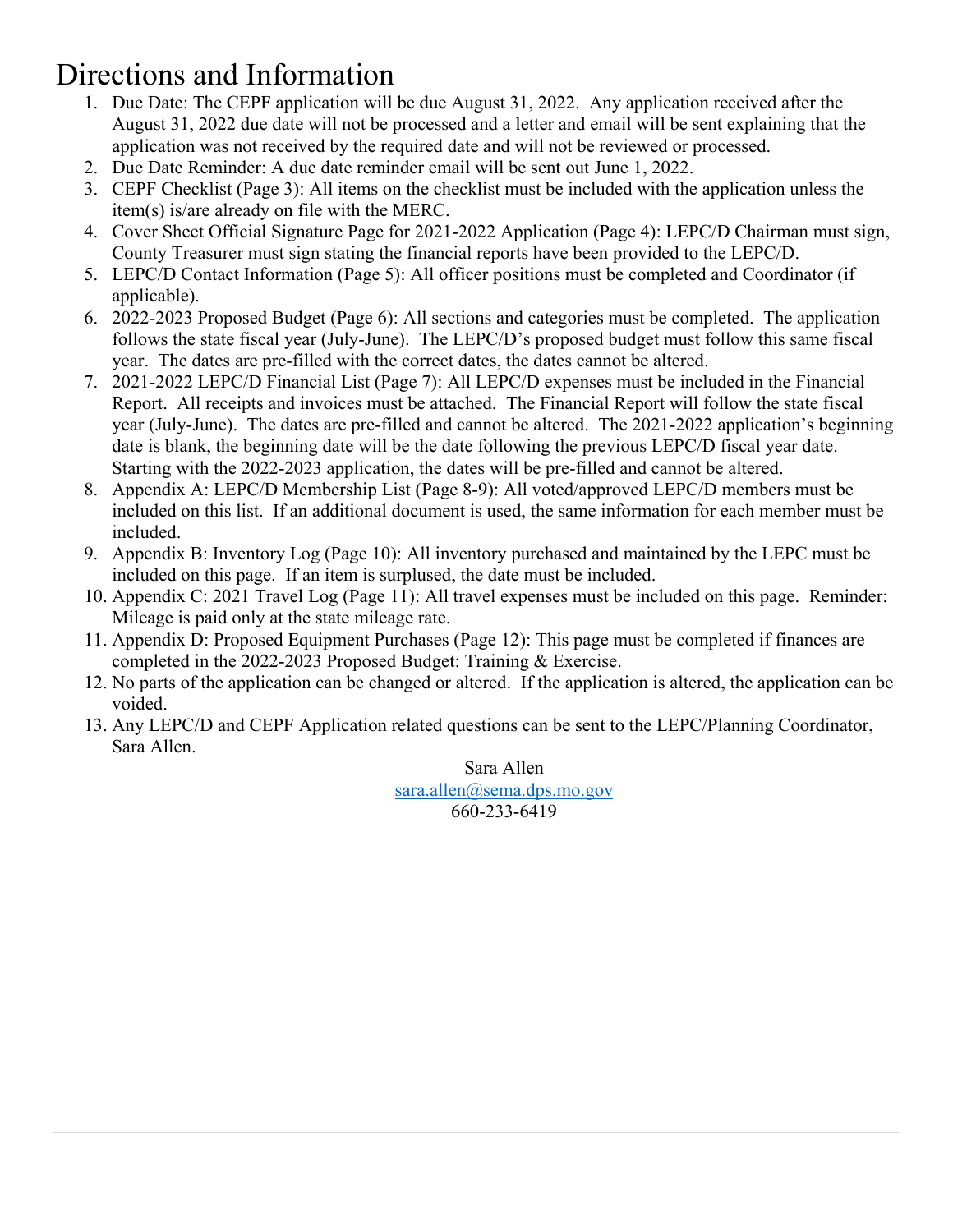### **Overview**

This overview is intended to guide LEPCs in how to use the funding available under the Missouri Emergency Planning and Community Right-to-Know Act.

The Emergency Planning and Community Right-to-Know Act (EPCRA) established state emergency response commissions and local emergency planning committees (LEPCs). The State of Missouri established the Chemical Emergency Preparedness Fund (CEPF) to enable the Missouri Emergency Response Commission (MERC) and the LEPCs to carry out responsibilities as designated in state and federal statutes.

### EPCRA Requirements

EPCRA requires that each local emergency planning committee/district (LEPC/D):

- Hold a public meeting at least annually;
- Provide annual public notice that indicates how the public may access the hazmat plan, file Tier II forms filed within the jurisdiction, and provide hazmat incident information; and
- Maintain a hazardous materials emergency response plan ("hazmat plan") that is reviewed, updated, and exercised annually.

### Missouri Requirements

In order for a county LEPC/D to be officially recognized by the State of Missouri, and to receive that year's CEPF, each county LEPC/D must submit the LEPC/D Compliance Certification Package to MERC.

A few important notes:

- The MERC and the LEPC Elected Officers are charged with ensuring that the LEPC operates according to State and Federal Laws and Regulations; as such, the LEPC Chairman or Vice-Chairman and the Secretary/Treasurer MUST sign the LEPC/D Compliance Certification Package.
- The MERC is charged with appointing members to the LEPC/D, an annual Members list must be signed by the Chair or Vice-Chair and Secretary, and be submitted to MERC for approval annually.
- If, at any point, you have questions about the LEPC/D Compliance Certification Package (how to fill it out, required documentation, etc.), contact the MERC office.
- **The financial report must include all invoices and check numbers should be written on each invoice.**

Thank you for your efforts and dedication to reducing chemical risks and making Missouri a safer place to live, visit, and work. We look forward to working with you again this year as we strive to provide stellar service and resources to help your LEPC/D be successful.

### **LOCAL EMERGENCY PLANNING COMMITTEE/DISTRICT CEPF FUNDING RULES AND PROCEDURES**

To alleviate some of the confusion and simplify the funding process, the Missouri Emergency Response Commission (MERC) has developed rules and procedures for the Community Emergency Preparedness Fund (CEPF), to be used by Local Emergency Planning Committees/Districts (LEPC/Ds).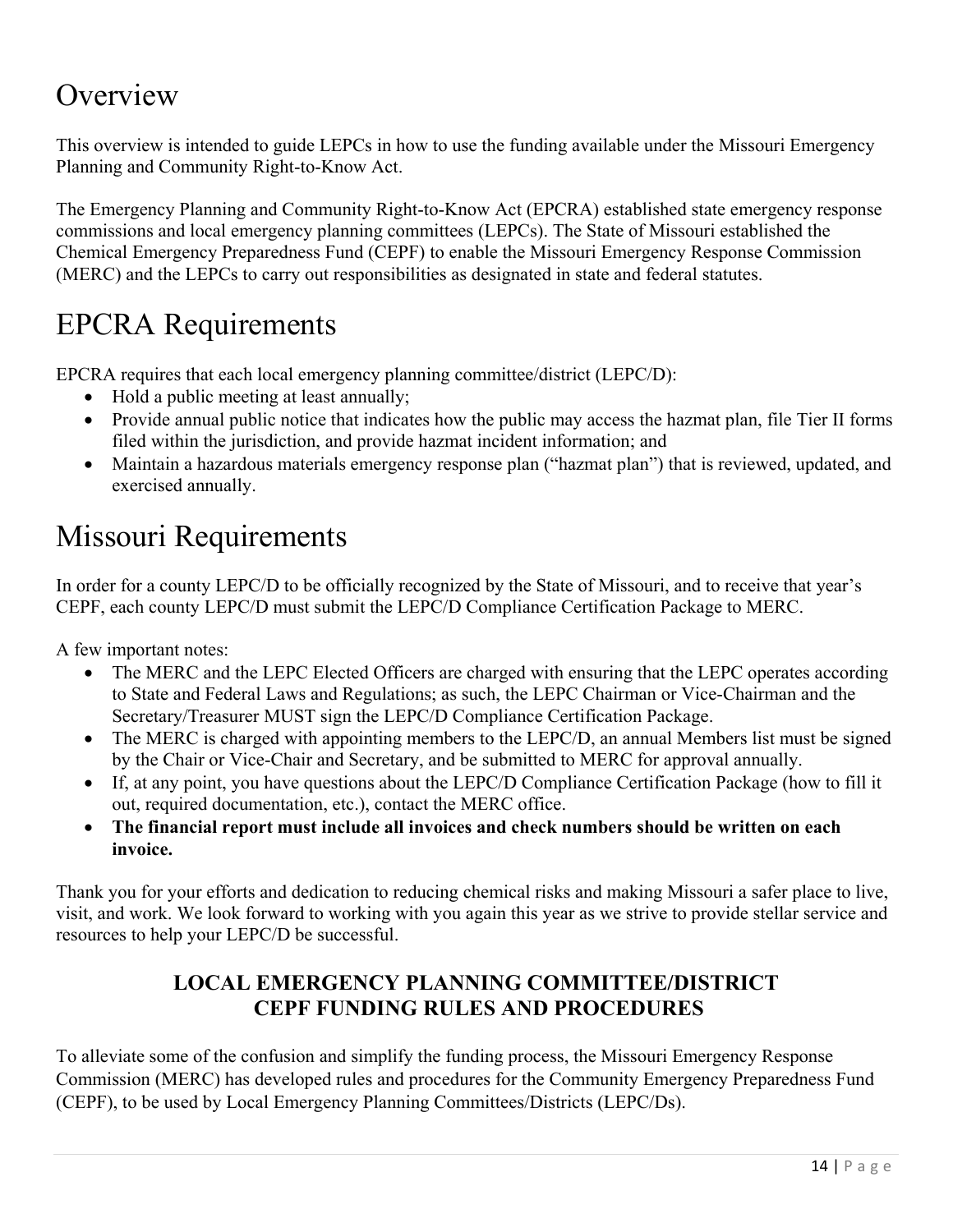Fees collected by the department and all funds provided to Local Emergency Planning Committees/Districts shall be used for chemical emergency preparedness purposes as outlined in RSMO sections 292.600 to 292.625 and the federal act, including:

- (1) Contingency planning for chemical releases
- (2) Exercising, evaluating, and distributing plans
- (3) Providing training related to chemical emergency preparedness and prevention of chemical accidents
- (4) Identifying facilities required to report
- (5) Processing the information submitted by facilities and making it available to the public
- (6) Receiving and handling emergency notifications of chemical releases
- (7) Operating a Local Emergency Planning Committee/District
- (8) Providing public notice of chemical preparedness activities. (RSMO 292.606.4)

For further clarification, please see the information below or contact the MERC at 800-780-1014 or go to the MERC homepage at https://sema.dps.mo.gov/about/merc.php.

### **CEPF Funding**

The CEPF funding program's purpose is to increase local effectiveness to prevent chemical accidents; to handle hazardous material emergencies safely and efficiently; and to enhance implementation of the state and federal Emergency Planning and Community Right-to-Know Acts (EPCRA). RSMO 292.602.3-4 authorizes the Missouri Emergency Response Commission to provide assistance to Local Emergency Planning Committees/Districts through funding from the hazardous chemical fee system.

This funding program is supported by fees collected under a state fee program requiring a facility having to comply with reporting requirements under EPCRA to contribute to the program. Pipelines transporting hazardous materials must also contribute to the program. Theses fees are placed in the "Chemical Emergency Preparedness Fund" (CEPF). Funds are provided to Local Emergency Planning Committees/Districts (LEPC/Ds) through an account provided by the county's treasurer. If a county is a member of a LEPD, the county treasurer shall immediately provide such funds to the LEPD.

The information below provides a list of approved projects and activities eligible for CEPF funding.

### **Projects and Activities Eligible for CEPF Funding**

- **1. Contingency Planning for Chemical/Hazardous Materials Releases:**
	- Purchase a PC and software to support planning for hazardous material releases and responses(e.g. CAMEO)
	- Pay for expenses associated with developing, reviewing and updating hazardous materials emergency response plans and procedures(e.g. meeting expenses, professional consulting fees)

### **2. Exercising, Evaluating and Distributing Chemical/Hazardous Materials Emergency Response Plans:**

- Expenses to conduct emergency response drills and expenses associated with the plan
- Copying and mailing expenses, if applicable, to distribute the plans
- Fees for a professional instructor to design and/or oversee exercises
- Expenses to conduct specialized and functional exercises(focusing on a specific issue, such as inplace protection, etc.)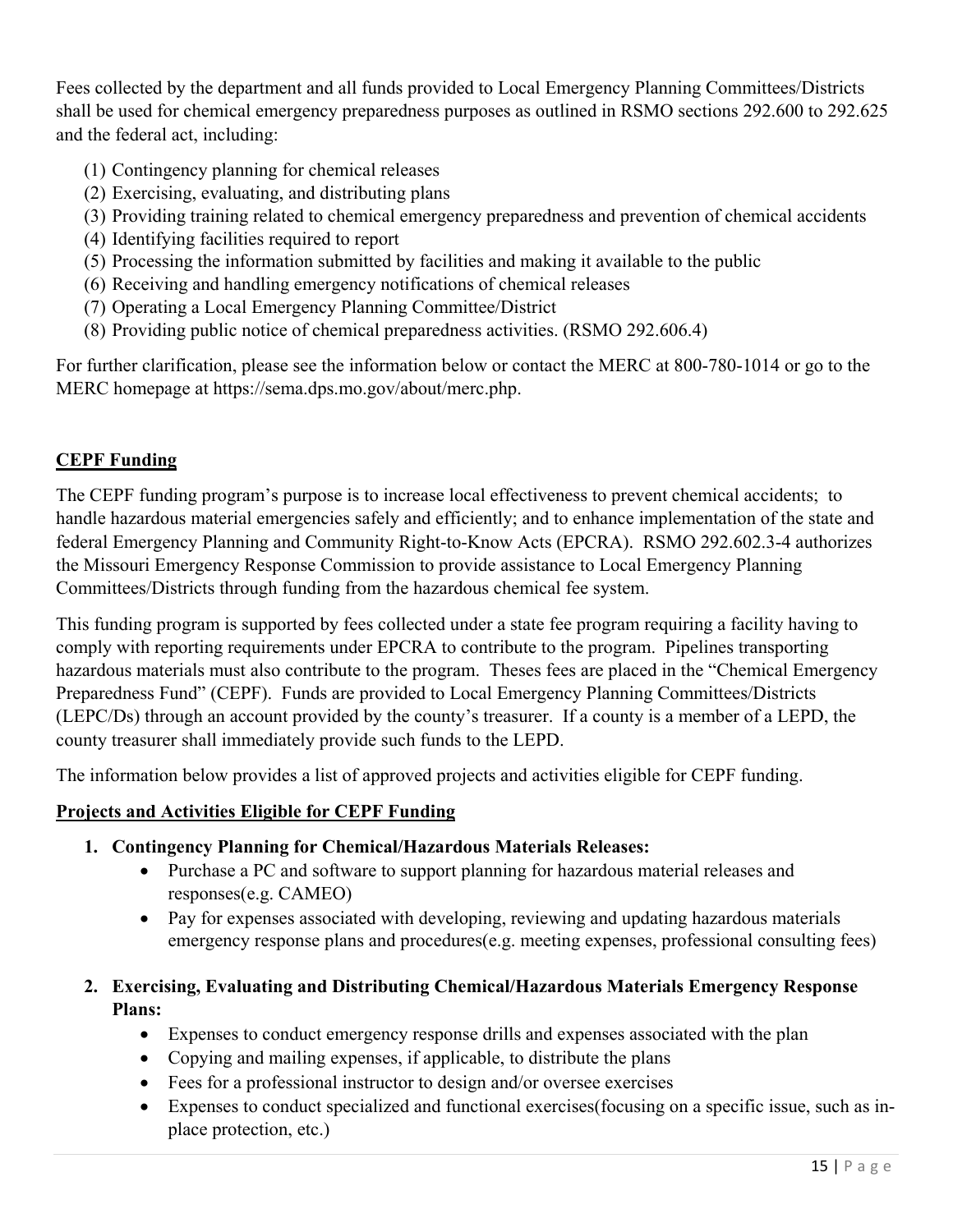**3. Providing Training Related to Chemical Emergency Preparedness and Prevention of Chemical Accidents, (Must be HAZMAT or Chemical Related):**

- Expenses to participate in appropriate state, regional, or federal training courses (travel, course expenses, etc.). Appropriate courses may relate to planning, response, inspections, compliance, personnel safety, safety audits, etc.
- Expense of printing and mailing training materials
- Rental of a facility or equipment needed for training purposes
- Fee for a special instructor (as required)
- Purchase of training programs and/or materials to be used to support local training

### **4. Identifying Facilities Required to Report: (LEPC/D Requirement)**

- Expenses related to printing and mailing notices to facilities potentially required to report
- Expenses for contracted clerical personnel to create and maintain a paper file and/or electronic database of reported facilities (see section 7 for wage restrictions)

### **5. Processing Information Submitted by Facilities; Make it Available to the Public:**

- Expenses to set up and maintain a chemical inventory reporting file system and/or information database
- Expenses for the purchase of filing cabinets and file guides to organize and file information

### **6. Receiving and Handling Emergency Notifications of Chemical or Hazardous Materials Releases:**

• Expenses to set up and maintain an emergency release notification filing system and databases

### **7. Operating a Local Emergency Planning Committee/District:**

- Expenses associated with printing, copying, and distributing informational materials to LEPC/D members and other appropriate groups
- Expenses as needed for LEPC/D meetings and other LEPC/D activities
- Wages for a part-time assistant (must have a signed contract with the LEPC). Wage is not to exceed \$15.00/hour
- Expenses for an independent audit of LEPC/D fund use as needed

### **8. Providing Public Notice of Chemical Preparedness Activities:**

• Advertising LEPC/D meetings and activities in newspapers, radio, TV, etc.

### **9. Developing a Chemical/Hazardous Material Emergency Plan:**

- Improvement and implementation of the emergency plan required under 42 U.S.C. Chapter 116(SARA Title III)
- Enhancement of emergency plan including response procedures involving transportation of hazardous goods and radioactive materials
- Conducting jurisdiction-wide hazards analysis (includes hazard identification, vulnerability analysis and risk assessment)
- Conducting exercises that test the Chemical/Hazardous Materials emergency operations (the first and utmost priority is to enhance the LEPC/Ds Chemical/Hazardous Materials emergency plan before entering into this part of the planning program)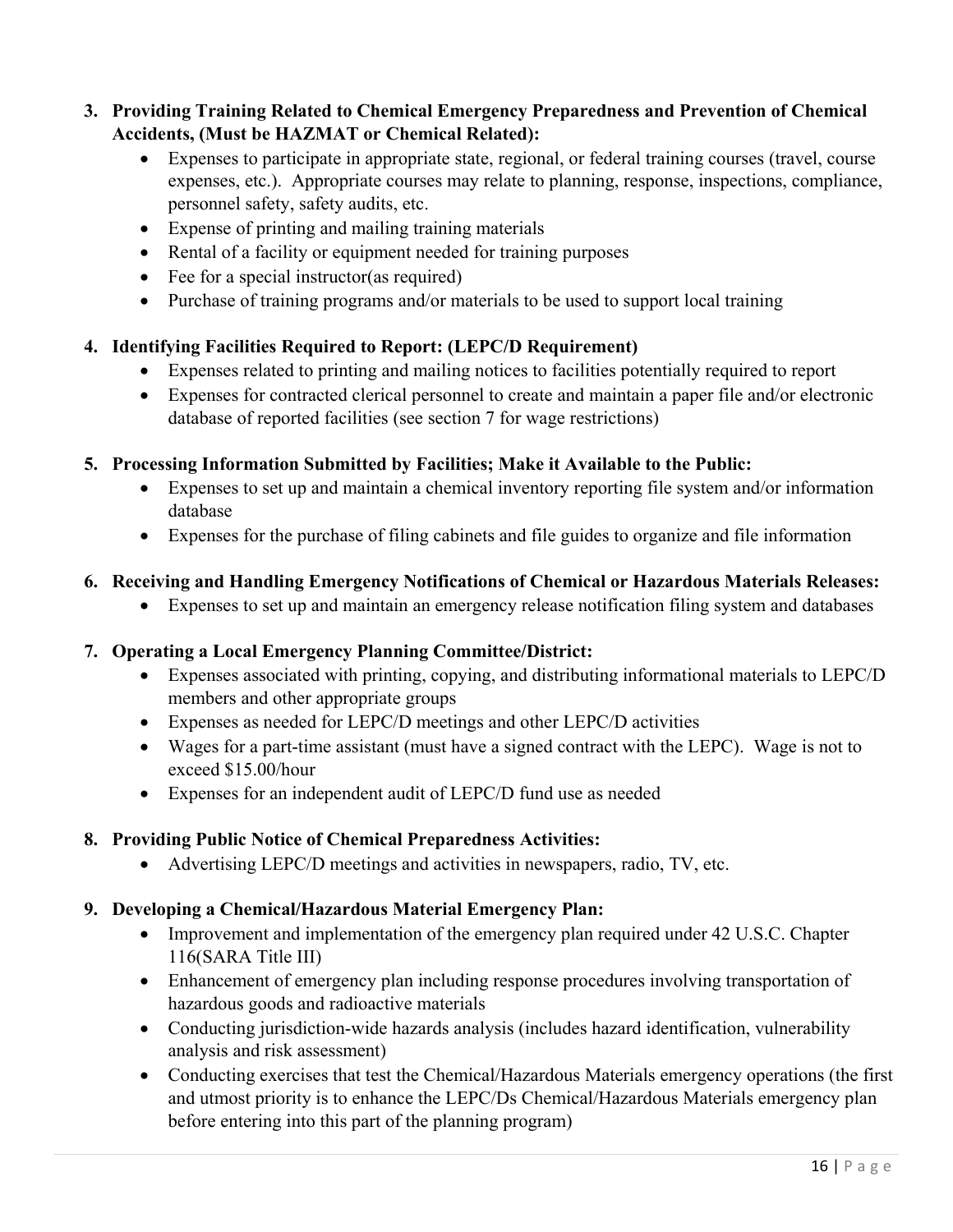### **10. Commodity Flow Assessment:**

• Assessment to determine flow patterns of hazardous goods into or within the state

#### **11. Training Needs Assessment:**

• Assessment to determine the number of public sector employees (first responders or public officials who are not responders but who perform activities associated with Chemical/Hazardous Materials emergency response plans developed under EPCRA) employed or used by a political subdivision who need the proposed training

### **12. LEPC/LEPD meetings in conjunction with City or County EMA meetings:**

• LEPC meetings that are held in conjunction with city or county EMA meetings may use CEPF funds to provide snacks or meals, but with a 50/50 cost share between the LEPC and the EMA. Separate agendas must be written and receipts showing the cost share must be provided.

### **13. Projects and Activities not listed above:**

• Projects and activities not listed above can be addressed on an individual basis by contacting the MERC Executive Director, and following subsection 4 of the emergency response equipment rules and procedures listed below. Any project, activity or equipment purchase must be Chemical/Hazardous Materials related.

### **Chemical/Hazardous Materials Emergency Response Equipment:**

*Note: The funds provided under Missouri's Emergency Planning and Community Right-to-Know Act are intended primarily to support the planning, training, and community right-to-know components of local emergency preparedness for chemical hazards. If a Local Emergency Planning Committee/District elects to use these funds for hazardous materials response equipment, the Missouri Emergency Response Commission (MERC) requires that the following be accomplished first:*

- 1. The LEPC/D should have completed a hazard analysis for Extremely Hazardous Substances(EHS) and the more common hazardous chemicals present in their community
- 2. The LEPC/D should have completed a local emergency plan following the guidelines of 40 CFR Part 311 and 29 CFR 1910.120
- 3. The personnel who will be using the equipment should have a level of training needed for their expected level of involvement with hazardous chemicals as specified in 40 CFR Part 311 and the local emergency plan; on-going training to maintain response competency and for use of the purchased equipment should be considered.
- 4. An equipment purchase proposal must be sent to the MERC Executive Director for Approval and include:
	- a) A written quote for all equipment to be purchased.
	- b) A written justification for the equipment needed.
	- c) Written approval of the LEPC/LEPD.